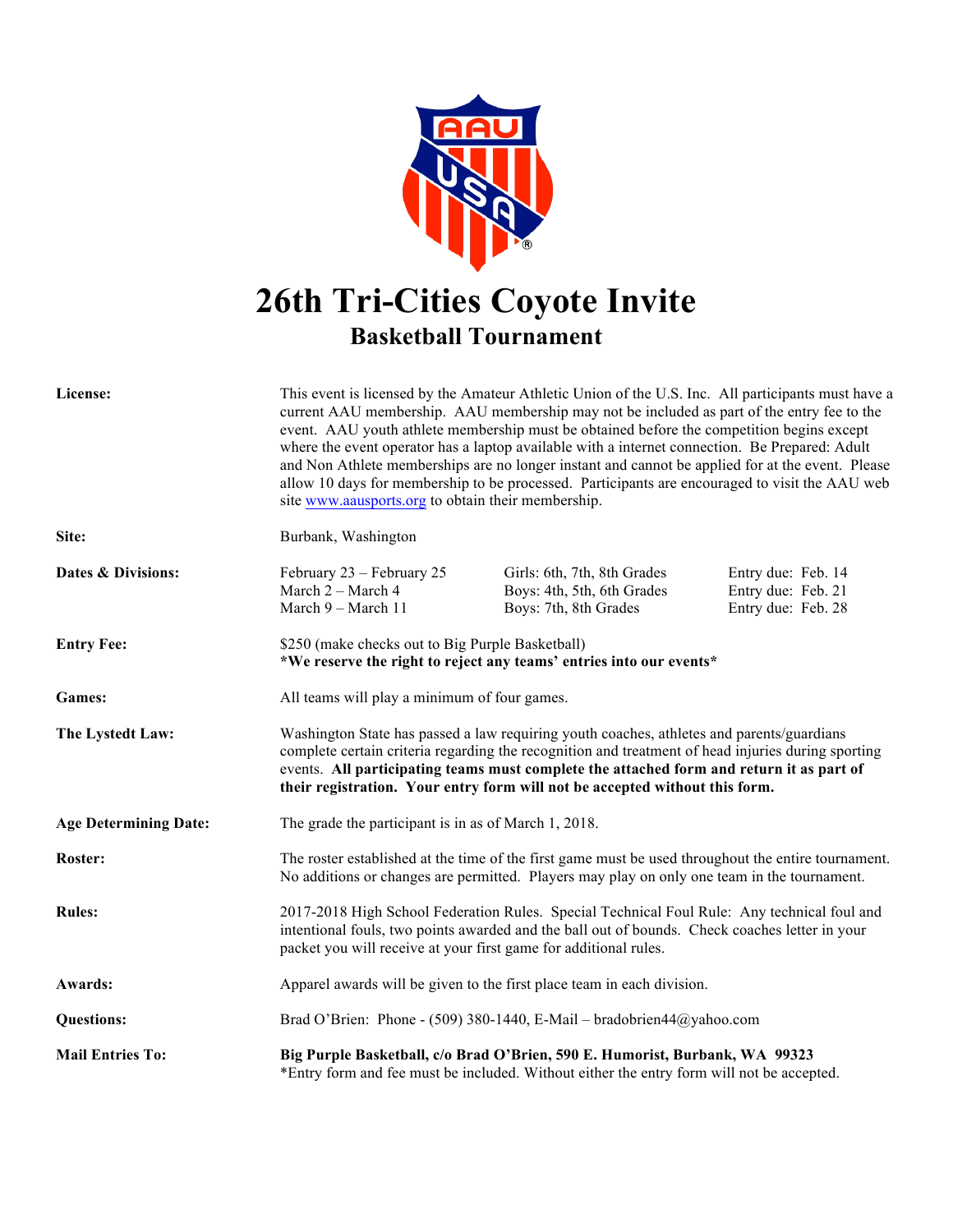## 25th Tri-Cities Coyote Invite 2017 AAU Team Registration Form

|                                                                                     | Work Phone: (Champion Communication Communication Communication Communication Communication Communication Communication Communication Communication Communication Communication Communication Communication Communication Comm |                                                                                                                                   |                                                                                                                                                                                                                                      |                                                                                                                                                                                                                                      |  |
|-------------------------------------------------------------------------------------|--------------------------------------------------------------------------------------------------------------------------------------------------------------------------------------------------------------------------------|-----------------------------------------------------------------------------------------------------------------------------------|--------------------------------------------------------------------------------------------------------------------------------------------------------------------------------------------------------------------------------------|--------------------------------------------------------------------------------------------------------------------------------------------------------------------------------------------------------------------------------------|--|
|                                                                                     | Coach Name: Coach AAU Number:                                                                                                                                                                                                  |                                                                                                                                   |                                                                                                                                                                                                                                      |                                                                                                                                                                                                                                      |  |
|                                                                                     |                                                                                                                                                                                                                                |                                                                                                                                   |                                                                                                                                                                                                                                      | Coach Home Phone: (Case of Phone: Work Phone: (Case of Phone: (Case of Phone: (Case of Phone: (Case of Phone: (Case of Phone: (Case of Phone: (Case of Phone: (Case of Phone: (Case of Phone: (Case of Phone: (Case of Phone:        |  |
|                                                                                     | Team Name: City Representing: City Representing:                                                                                                                                                                               |                                                                                                                                   |                                                                                                                                                                                                                                      |                                                                                                                                                                                                                                      |  |
| <b>Check One:</b><br><b>February 23-February 25</b><br>February 14<br>Entry due by: |                                                                                                                                                                                                                                | February 21                                                                                                                       | March 2-March 4                                                                                                                                                                                                                      | March 9-March 11<br>February 28                                                                                                                                                                                                      |  |
|                                                                                     | Girls 6th Grade                                                                                                                                                                                                                |                                                                                                                                   | Boys 4th Grade                                                                                                                                                                                                                       | Boys 7th Grade                                                                                                                                                                                                                       |  |
|                                                                                     | Girls 7th Grade                                                                                                                                                                                                                |                                                                                                                                   | Boys 5th Grade                                                                                                                                                                                                                       | Boys 8th Grade                                                                                                                                                                                                                       |  |
|                                                                                     | Girls 8th Grade                                                                                                                                                                                                                |                                                                                                                                   | <b>Boys 6th Grade</b>                                                                                                                                                                                                                |                                                                                                                                                                                                                                      |  |
| Name: (First, Last)                                                                 |                                                                                                                                                                                                                                | Grade                                                                                                                             | <b>School</b>                                                                                                                                                                                                                        | 2016 AAU Card #                                                                                                                                                                                                                      |  |
|                                                                                     |                                                                                                                                                                                                                                | $\frac{1}{2} \left( \frac{1}{2} \right)^2 \left( \frac{1}{2} \right)^2 \left( \frac{1}{2} \right)^2 \left( \frac{1}{2} \right)^2$ | <u> De Carlos de Carlos de Carlos de Carlos de Carlos de Carlos de Carlos de Carlos de Carlos de Carlos de Carlos d</u>                                                                                                              | <u>and the state of the state of the state of the state of the state of the state of the state of the state of the state of the state of the state of the state of the state of the state of the state of the state of the state</u> |  |
|                                                                                     | 2. $\qquad \qquad$                                                                                                                                                                                                             |                                                                                                                                   | <u>and the state of the state of the state of the state of the state of the state of the state of the state of the state of the state of the state of the state of the state of the state of the state of the state of the state</u> | <u> Alexandria de la contrada de la contrada de la contrada de la contrada de la contrada de la contrada de la c</u>                                                                                                                 |  |
|                                                                                     | 3.                                                                                                                                                                                                                             |                                                                                                                                   | <u> Alexandria (Carlos Carlos Carlos Carlos Carlos Carlos Carlos Carlos Carlos Carlos Carlos Carlos Carlos Carlos Carlos Carlos Carlos Carlos Carlos Carlos Carlos Carlos Carlos Carlos Carlos Carlos Carlos Carlos Carlos Carlo</u> | <u> Alexandria de la contrada de la contrada de la contrada de la contrada de la contrada de la contrada de la c</u>                                                                                                                 |  |
|                                                                                     |                                                                                                                                                                                                                                |                                                                                                                                   |                                                                                                                                                                                                                                      |                                                                                                                                                                                                                                      |  |
|                                                                                     | 5. $\qquad \qquad$                                                                                                                                                                                                             |                                                                                                                                   | <u> De Barbara (1995)</u><br>De Barbara (1995)<br>De Barbara (1995)                                                                                                                                                                  |                                                                                                                                                                                                                                      |  |
|                                                                                     | $\vdots$ $\qquad \qquad$                                                                                                                                                                                                       |                                                                                                                                   |                                                                                                                                                                                                                                      |                                                                                                                                                                                                                                      |  |
|                                                                                     |                                                                                                                                                                                                                                |                                                                                                                                   | <u> 1989 - John Harry Harry Harry Harry Harry Harry Harry Harry Harry Harry Harry Harry Harry Harry Harry Harry Harry Harry Harry Harry Harry Harry Harry Harry Harry Harry Harry Harry Harry Harry Harry Harry Harry Harry Harr</u> |                                                                                                                                                                                                                                      |  |
|                                                                                     |                                                                                                                                                                                                                                | <u>and the state of the state</u>                                                                                                 | <u> 1989 - Andrea State Barbara, política especial de la propia de la propia de la propia de la propia de la pro</u>                                                                                                                 |                                                                                                                                                                                                                                      |  |
| 9                                                                                   |                                                                                                                                                                                                                                |                                                                                                                                   |                                                                                                                                                                                                                                      |                                                                                                                                                                                                                                      |  |
|                                                                                     | 10.                                                                                                                                                                                                                            |                                                                                                                                   |                                                                                                                                                                                                                                      |                                                                                                                                                                                                                                      |  |
|                                                                                     |                                                                                                                                                                                                                                |                                                                                                                                   |                                                                                                                                                                                                                                      |                                                                                                                                                                                                                                      |  |
|                                                                                     | $12.$                                                                                                                                                                                                                          |                                                                                                                                   |                                                                                                                                                                                                                                      |                                                                                                                                                                                                                                      |  |
|                                                                                     | <b>Team Ranking for Seeding (please check one):</b>                                                                                                                                                                            |                                                                                                                                   |                                                                                                                                                                                                                                      |                                                                                                                                                                                                                                      |  |
| $Strong \_\_$                                                                       |                                                                                                                                                                                                                                |                                                                                                                                   |                                                                                                                                                                                                                                      | Weak $\_\_$                                                                                                                                                                                                                          |  |

Mail Entry Fee (\$250 payable to Big Purple Basketball) plus this entry form to: BIG PURPLE BASKETBALL, c/o Brad O'Brien, 590 E. Humorist, Burbank, WA 99323